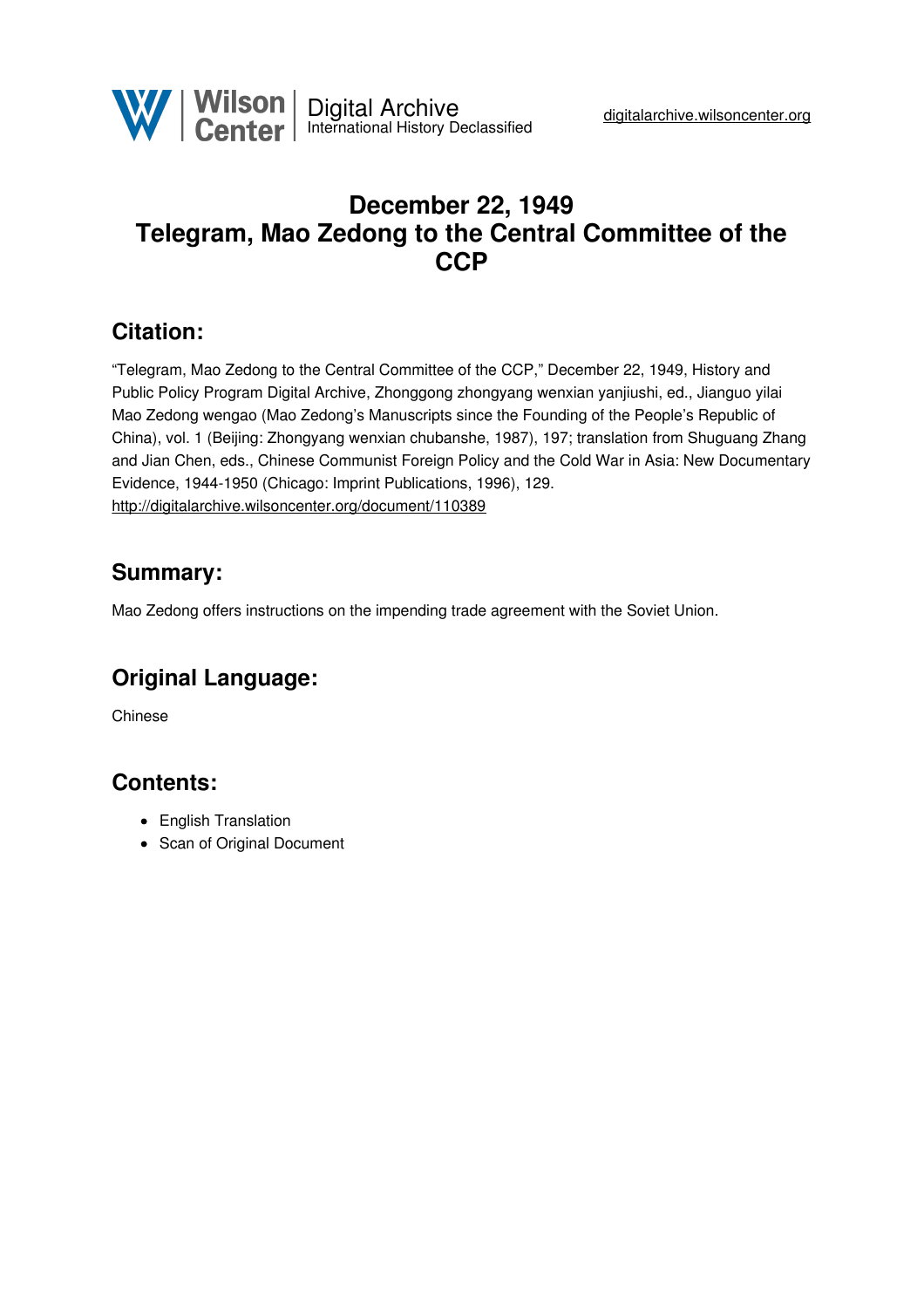#### [...]

Central Committee [of the Chinese Communist Party]:

(1) According to [Wang] Jiaxiang, Poland, Czechoslovakia, and Germany all want to do business with us. If this is true, we are going to have trade relations with three more countries besides the Soviet Union. In addition, we have done business or are going to do business with Britain, Japan, the United States, India, and other countries. Therefore, in preparing the trade agreement with the Soviet Union, you should have a comprehensive perspective. While we should naturally give top priority to the Soviet Union, we should at the same time prepare to do business with Poland, Czechoslovakia, Germany, Britain, Japan, the United States, and other countries, and you need to have a general evaluation of its scope and volume.

(2) The telegram of the 21st has been received. We have arranged with Stalin to have a discussion on the 23rd or 24th. After that discussion, we will be able to determine the guideline, which we will inform you by telegraph.

Mao Zedong

3:00 a.m., 22 December [1949]

[...]